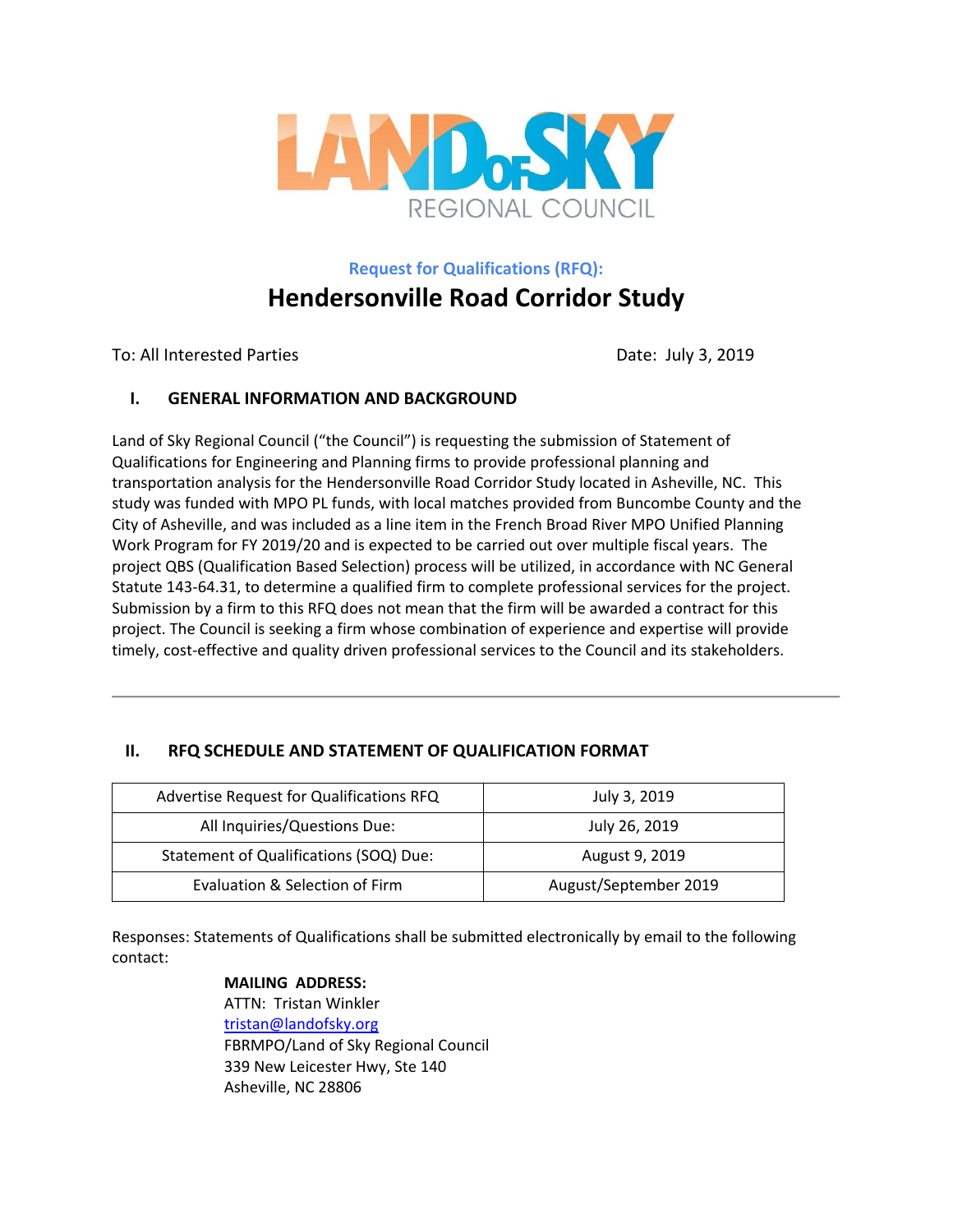Questions related to this RFQ should be directed to Erica Anderson, [erica@landofsky.org](mailto:erica@landofsky.org) or by phone 828-251-7442 no later than July 26, 2019.

## **Format:**

Interested firms with relevant experience and qualifications should submit an electronic copy of their Statement of Qualifications (SOQ) via email or by submitting the proposal on a flash drive or through a sharepoint folder link (if over 20 Mb).

Any addendums to this RFQ will be posted within 48 hours of submittal deadline and will be posted at: <http://www.landofsky.org/rfp.html>

It is the responsibility of all firms submitting qualifications to check this website for any addendums prior to submission. No questions will be answered within 7 days of submittal.

Each Firm is solely responsible for the timely delivery of its proposal.

## **III. PROJECT DESCRIPTION**

#### **Overview**

It is the intent of the Land of Sky Regional Council to contract with an engineering and/or planning firm for professional services. The services required will be for the analysis, planning, public engagement, and project administration of the Hendersonville Road Corridor Study.

Any firm wishing to be considered must be properly registered and licensed within the state of North Carolina and have good ethical and professional standing. Pre-qualification with North Carolina Department of Transportation will be required prior to the final contract and budget approval.

## **Purpose**

The purpose of the study is to analyze multimodal transportation mobility and changing land use context on US 25 (Hendersonville Road) from the Rock Hill Road to NC 280 (Airport Road)/US 25A (Sweeten Creek Road.) This study will consider a range of solutions and recommendations for improvements to accommodate all transportation modes including automobiles, bicycles, pedestrians, and transit, as well as land use and other local policy recommendations to enhance future redevelopment.

## **Study Location**

Buncombe County is one of the fastest growing counties in North Carolina with a population of 238,318 (2017 Population Estimate.) Buncombe County is part of the Asheville MSA (which includes Buncombe, Haywood Henderson and Madison Counties), with a population estimate of 441,724. The Hendersonville Road corridor is a 5.4 mile corridor, generally in a five-lane configuration with sidewalks in some sections and fixed-route transit service throughout the corridor. The corridor is an essential north-south arterial that has seen extensive growth over the last few decades and, with it, increased congestion. As Buncombe County continues to grow, more development along the corridor is expected. The corridor also runs roughly parallel to I-26 with interchanges at NC 280 and NC 146.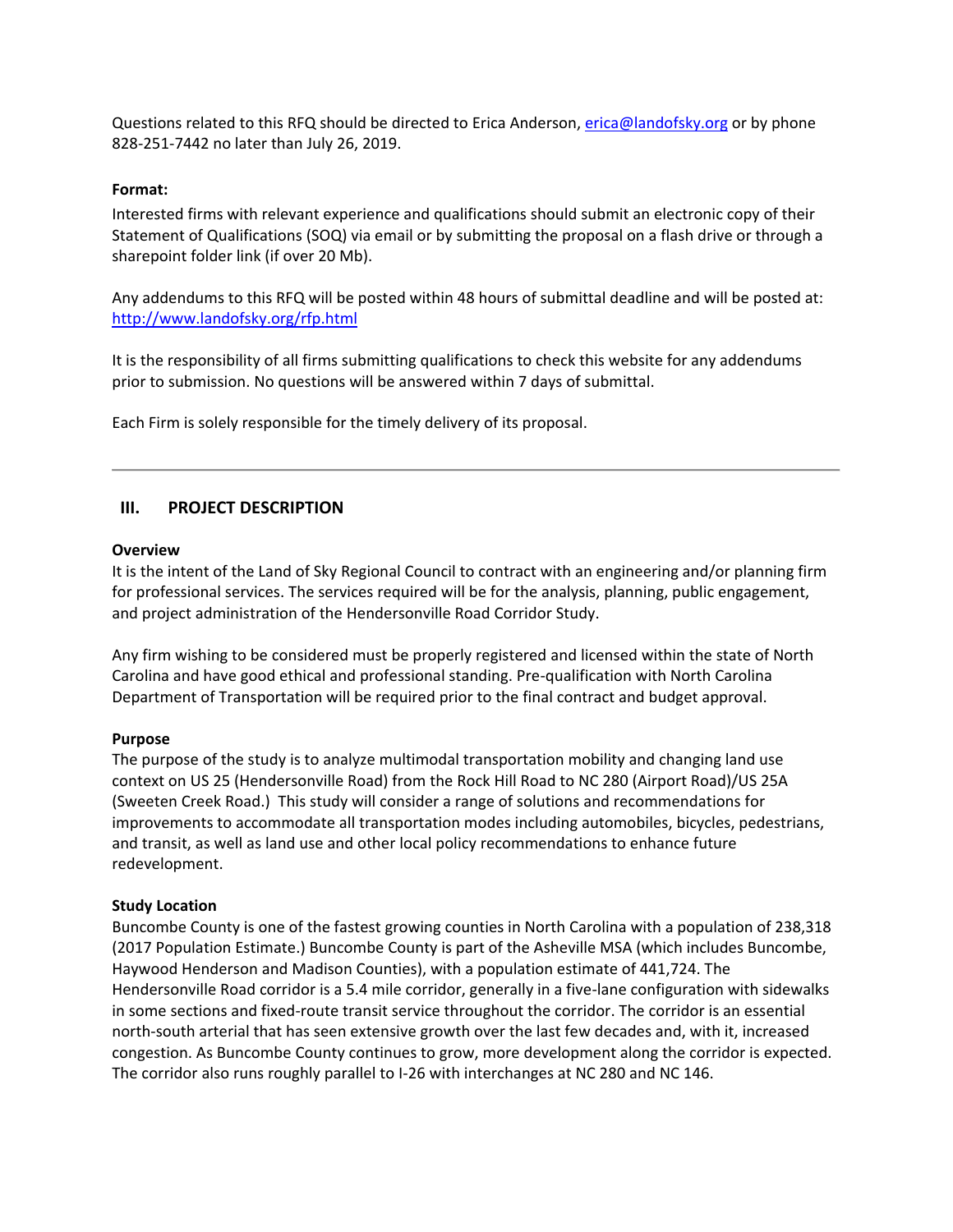The corridor intersects with three jurisdictions: Buncombe County, the City of Asheville, and the Town of Biltmore Forest. Coordinating and collecting input from each jurisdiction will be an important part of the study.



The French Broad River MPO Comprehensive Transportation Plan has identified the need for an access management project along at least part of the corridor. However, due to local concerns about the impact of an access management project, no project has advanced in the planning process at this time. A variety of transportation improvements other than access management may be warranted. This corridor study is expected to further study potential improvements that could improve travel on the corridor, generate multiple opportunities for public and stakeholder outreach, create a vision for the future of the corridor, and identify the infrastructure and policy changes that might be needed.

A major challenge for this corridor is reconciling the changing function of Hendersonville Road in several parts of the study area. The land use context along the corridor has changed significantly over the last few decades with numerous new retail and multi-family residential projects being developed. What was formerly just a north-south arterial is now seeing an increased demand for access to adjacent,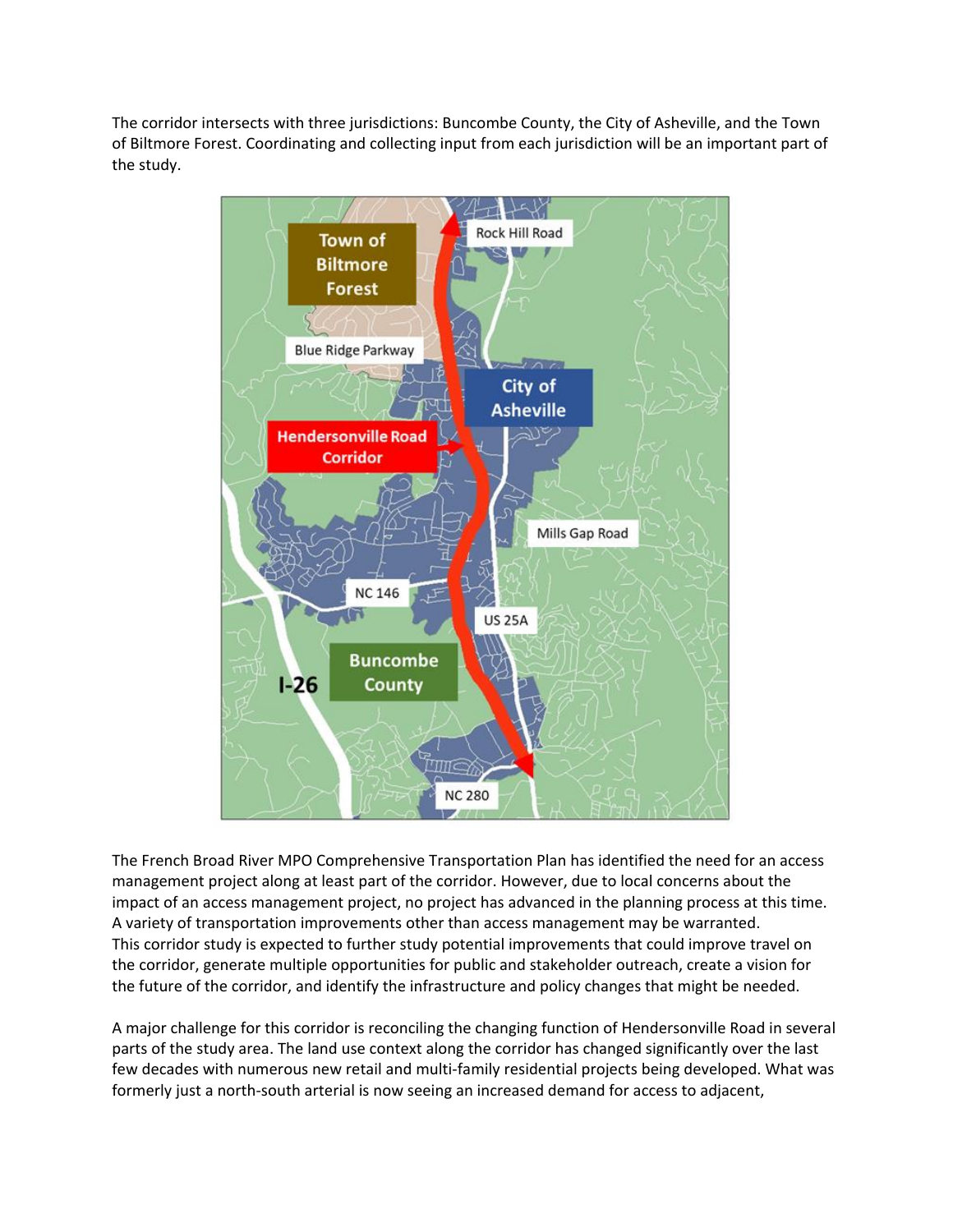developing properties. The French Broad River MPO, the City of Asheville, and Buncombe County are interested in analyzing the land use context and potential for redevelopment to develop clear policy recommendations for local governments to enact.



A major defining feature of the corridor is its relative lack of connectivity. I-26 and US 25-Alt (Sweeten Creek Road) run roughly parallel to Hendersonville Road, but few connections exist between the routes. Many developments along the corridor are often dead ends or provide limited connections to other routes. The corridor is also served by two fixed transit routes (S3 &S6) that run on 90-minute headways.

In addition to a prioritized list of transportation improvement recommendations, the study is expected to generate:

- 1) A future vision for this corridor;
- 2) Identification of activity/development nodes which are likely to become more dense and pedestrian-friendly in the future; and
- 3) Recommendations for local policy changes and other non-infrastructure improvements such as any civic engagement or marketing initiatives which could help move Hendersonville Road towards becoming a more vibrant, commercially viable corridor with a mix of uses that support a residential population as well as serving visitors throughout the day.

The following documents should serve as a guide and provide additional background information for this study:

- Buncombe County Land Use Plan (2013): <https://www.buncombecounty.org/common/planning/land-use-plan-update-2013.pdf>
- Buncombe County Sustainability Plan (2017, Update): <https://www.buncombecounty.org/common/planning/sustainability-plan-update-2017.pdf>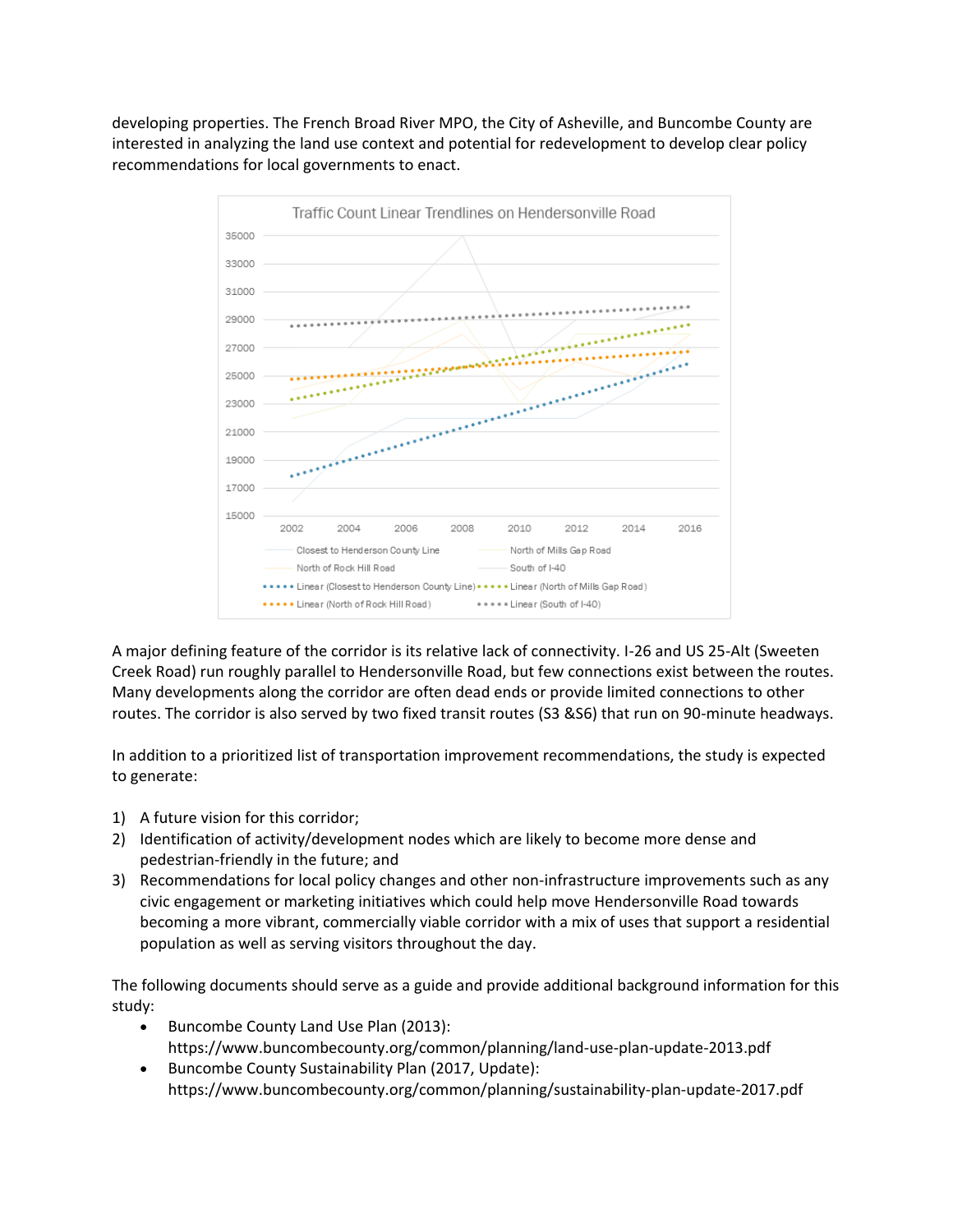- City of Asheville Comprehensive Plan: <http://online.flippingbook.com/view/106269/>
- Asheville in Motion Plan: <https://www.ashevillenc.gov/civicax/filebank/blobdload.aspx?BlobID=22784>
- City of Asheville Comprehensive Bicycle Plan
- City of Asheville Pedestrian Thoroughfare Pla[n](https://www.ashevillenc.gov/departments/transport/bicycle.htm#2005pedplan) <https://www.ashevillenc.gov/departments/transport/bicycle.htm#2005pedplan>
- Swannanoa River Greenway Phase 1 and Phase 2—study currently underway, more info a[t](https://www.ashevillenc.gov/departments/transport/greenways.htm) <https://www.ashevillenc.gov/departments/transport/greenways.htm>
- ART Transit Master Plan <https://www.ashevillenc.gov/civica/filebank/blobdload.asp?BlobID=31151>
- French Broad River MPO Congestion Management Process (November 2018[\)](http://fbrmpo.org/wp-content/uploads/2018/10/DraftCMP_2018-1.pdf) [http://fbrmpo.org/wp-content/uploads/2018/10/DraftCMP\\_2018-1.pdf](http://fbrmpo.org/wp-content/uploads/2018/10/DraftCMP_2018-1.pdf)
- NCDOT Complete Streets Policy
- [NCDOT Vision Zero Resolution](https://connect.ncdot.gov/groups/echs/Documents/2015/Vision%20Zero%20Resolution.pdf)
- Blue Ridge Bicycle Plan <http://www.landofsky.org/brbp.html>
- Any updates to those plans that might take place during the study period

## **Expected Outcome**

This study will consider a range of possible transportation improvements to Hendersonville Road and improvements to the nearby transportation network to alleviate and improve the Hendersonville Road corridor. Project considerations may include, but not to be limited to, access management, improvements to adjacent and nearby roadways, improved bicycle and pedestrian accommodations, transit prioritization, intersection improvements including realignment and turn lane configuration changes, and ITS and signal retiming and coordination. In addition, the corridor study will explore redevelopment potential along the corridor and will include local policy change recommendations in addition to transportation infrastructure recommendations. The proposed solutions should be consistent with City of Asheville, Buncombe County, and NCDOT plans and policies.

## **IV. PRELIMINARY SCOPE OF WORK**

## **Project Scope & Tasks**

This corridor study is expected to include the following elements:

- 1) Project management, including interfacing with the French Broad River MPO staff and the Study Steering Committee, presentations to FBRMPO Board and committees, quarterly reports and draft documents
- 2) Public Participation to engage the public and local stakeholders in a conversation about the future of the corridor and improvements needed
	- a) At least three public input meetings or workshops at different stages in the process
	- b) Focus groups or small group discussions are encouraged
	- c) A design Charrette may be included as one of the public participation workshop options, but not required
- 3) Real Estate and Demographic Analysis (including Demographic Characteristics, Real Estate Market Trends, Future Real Estate Demand, transportation improvements needed to support emerging redevelopment trends and city goals)
- 4) Land Use and Urban Design Analysis including review of previous studies, identification of activity nodes/centers where redevelopment at higher densities is likely to occur
- 5) Transportation analysis: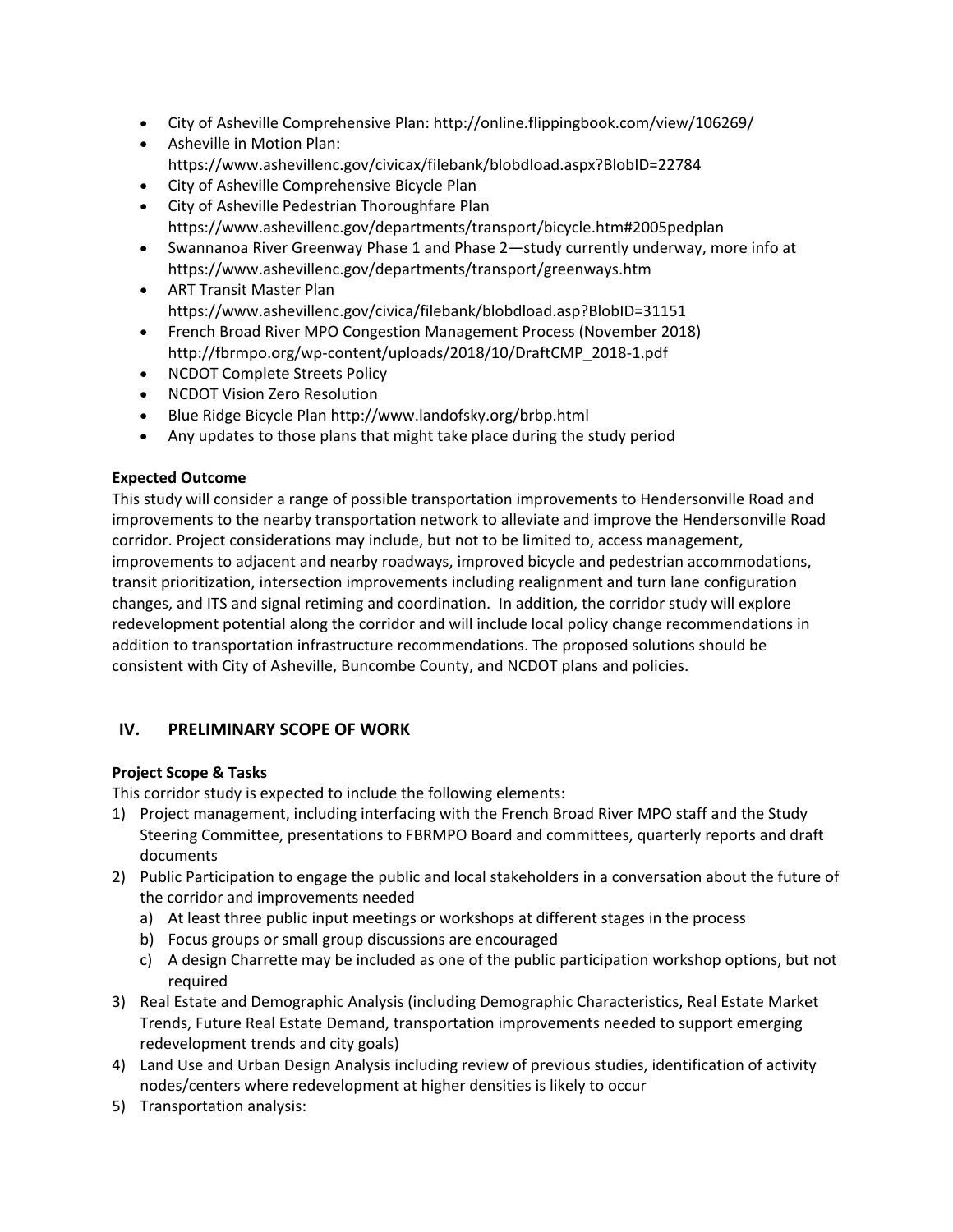- a) Data collection on current conditions and deficiencies to include but not limited to the following categories:
	- Average Daily Traffic
	- Intersection Turning Movement Counts
	- Peak Hour Analysis
	- Bicycle and Pedestrian Counts
	- Traffic Forecasts
	- Transit System Data (existing and future)
	- Crash History for All Modes
	- Land Use Data
	- Operational Characteristics
	- Review of Previous Studies
	- Existing conditions including location of driveways and utilities.
- b) Transportation data analysis, to include but not limited to the following:
	- Detailed traffic analysis and traffic simulation as might be needed for specific segments or intersections
	- Crash Analysis
	- Multimodal Level of Service (MMLOS) analysis of proposed recommendations
	- Traffic Operations Analysis, including:
		- o Asheville Mall access and operations
		- o Access to and from I-240 interchanges along the corridor
		- o Transit Operations
- 6) Implementation plan
	- a) Short-term and long-term transportation/infrastructure recommendations, to potentially include but not limited to the following elements:
		- Road Diet or Lane Diet
		- Operational Changes
		- Turning Lanes
		- Intersection realignments
		- Widening improvements in strategic locations if warranted
		- Access Management Including medians, driveway consolidation, frontage/backage roads, new roadways to be created as part of large parcel redevelopment
		- ITS/signal timing improvements
		- Protected or buffered bicycle lanes (one-way or two-way)
		- Standard bicycle lanes
		- Climbing Lanes and sharrows
		- Sidewalk Improvements
		- Transit stop improvements and transit signal priority
	- b) Typical cross-sections and functional designs for proposed improvements, with consideration for the location of driveways, overhead utilities, stormwater facilities, physical constraints and other factors in a manner sufficient to deliver preliminary designs and cost estimates for the proposed improvements.
	- c) For transportation and infrastructure solutions, provide segmentation/phasing recommendations and preliminary cost estimates by segment/project phase to help inform future applications for funding through the STI/SPOT Prioritization process and for other grant funding sources.
	- d) Local policy changes recommendations including land use/zoning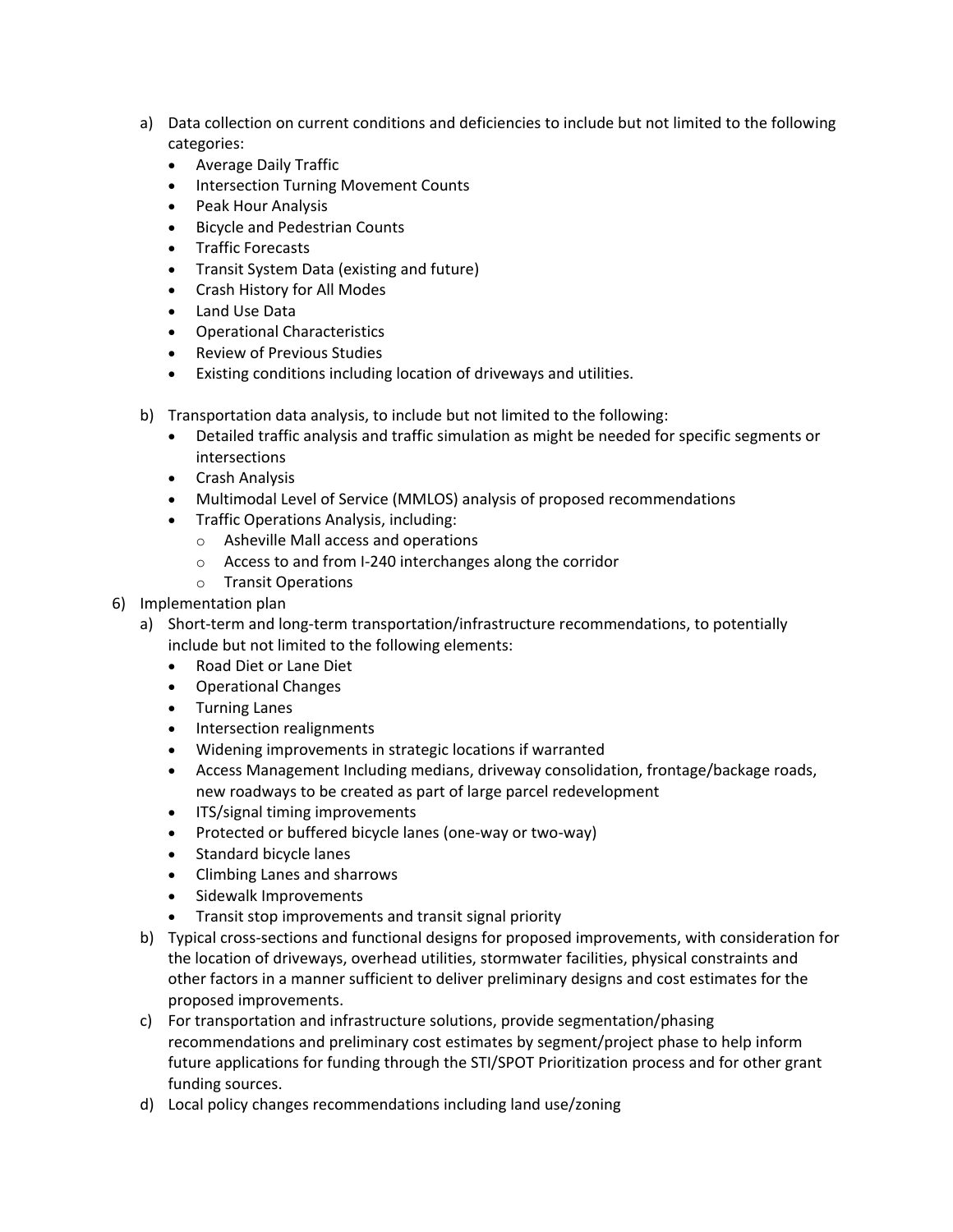e) Marketing, housing, other local initiative recommendations

## **V. STAKEHOLDER AND PUBLIC INVOLVEMENT EXPECTATIONS**

In addition to interaction with the study Steering Committee, the consultant is expected to lead an engagement process with community stakeholders, with a primary emphasis on businesses and residents that would be directly impacted by changes to the transportation corridor. In addition, the consultant team is expected to coordinate public input schedule with the City of Asheville Planning Department to allow the City staff to undertake related small area planning in parallel with the corridor study. Some of the primary stakeholders include:

- FBRMPO
- City of Asheville (Transportation Department and Planning and Urban Design Department)
- Buncombe County (Planning Department and Parks and Recreation Department)
- NCDOT Division 13
- NCDOT Transportation Planning Branch
- Buncombe County Emergency Management
- ART (City Transit System)
- Adjacent Neighborhoods
- Asheville Multimodal Transportation Committee
- Asheville on Bikes

In addition to outreach and meetings with stakeholder groups and meeting with the Steering Committee, it is anticipated that the study will include two to three general public meetings, as well as four presentations to public officials groups such as the FBRMPO Board and TCC. A presentation for one City of Asheville committee or Council meeting and one Buncombe County Board of Commissioners or Planning Board meeting will be expected. The consultant will serve as the lead in these sessions.

## **VI. DELIVERABLES**

The primary deliverable for this study will be a report with maps, data, and recommendations for proposed improvements and policy changes, including functional designs and cost estimates by segment/phase for recommended transportation improvements. Secondary deliverables may include presentation materials, traffic simulation, maps, and graphics.

Specific deliverables of the report and presentations may include, but are not limited to the following:

- Data Analysis
- Project Alternatives
- Cost Estimates for Project Alternatives
- Typical Cross-Sections
- Functional Plans
- Feasibility Analysis
- Supportive Land Use Recommendations
- Policy Recommendations Chapter

It should be reiterated that the analysis and recommendations should align with community goals, plans, and policies and the report should refer to relevant documents and use these as a framework for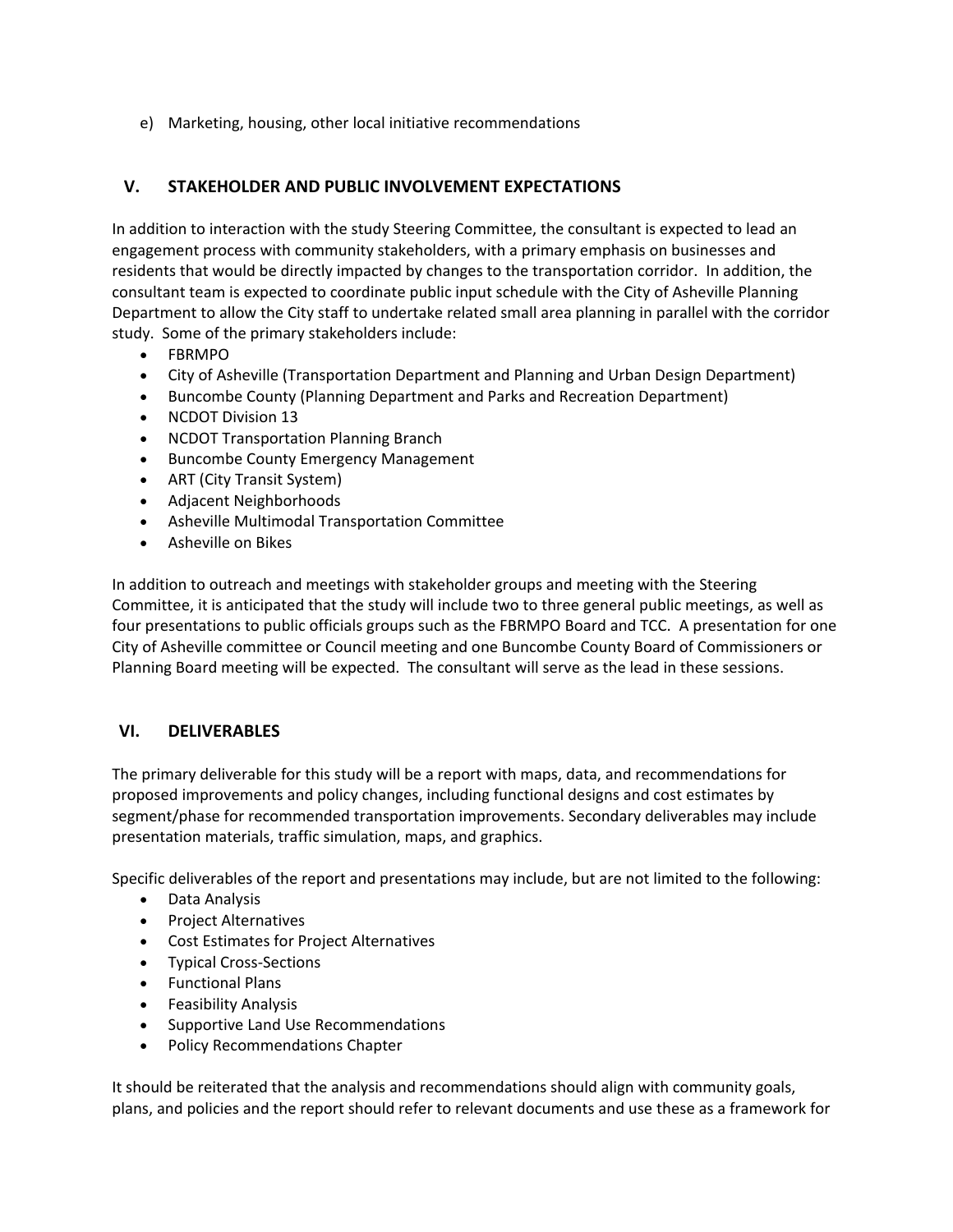discussions in the report, in particular the city's Comprehensive Plan that identifies the vision of corridors that will transition from suburban to urban forms of development. Consultants will work with key representatives of Land of Sky Regional Council/FBRMPO staff throughout all phases of project development.

The anticipated schedule of this project is as follows:

| May 2019:            | Finalizing scope and budget in coordination with NCDOT Audit Office   |
|----------------------|-----------------------------------------------------------------------|
| Summer/Fall of 2019: | Contract signed, begin public input process, data collection/analysis |
| Fall 2019:           | Concept development and Alternatives Analysis                         |
| Winter 2019-2020:    | Preferred alternative and refinement                                  |
| <b>Spring 2020:</b>  | Final recommendations and final report                                |

# **VII. CONTENT REQUIREMENTS FOR THE STATEMENT of QUALIFICATIONS**

#### **General Information:**

Provide the name of the Project Manager with email address and phone number.

## **Prime Firm Experience and Qualifications:**

Describe the Firm's unique qualifications as they pertain to this type of work. Include a description of the firm including in‐house capabilities and any outsourcing services anticipated. Information should include firm history, names and credentials of principal officers of the firm, location of home and branch offices, honors and awards (if any) and areas of specialization (if any).

#### **Key Team Professionals:**

Provide an organizational chart of the design team listing the key members of the team that would be directly involved in the project and what role they would perform. The final composition of the team that is engaged to complete the project may vary from the proposed team depending upon what services are required for the project. Also, please note past partnership projects for teams, if any.

Provide a description of the qualifications and experience of the key individuals who will be actively involved in the work (including registration numbers of engineers, landscape architects, surveyors, etc.). Include the office location in which each key individual is located. Clearly identify each key individual's experience with similar type projects, the specific role that individual performed, and the firm they were employed by at the time of the project work.

## **Relevant Projects / References:**

List any contracts, currently in progress or performed in the past 5 years comparable to the services listed in this RFQ, as follows:

- List only projects involving current staff, indicate which team members were involved in the project and specify their role.
- List relevant projects in relevance order with the most relevant projects listed first.
- Describe in detail the services your firm provided and the outcome of the project (On-time, Onbudget, the number of change orders issued)
- Experience in submitting for development permits and approvals as required by any and all regulatory agencies including but not limited to: Asheville, North Carolina state, and Federal Agencies.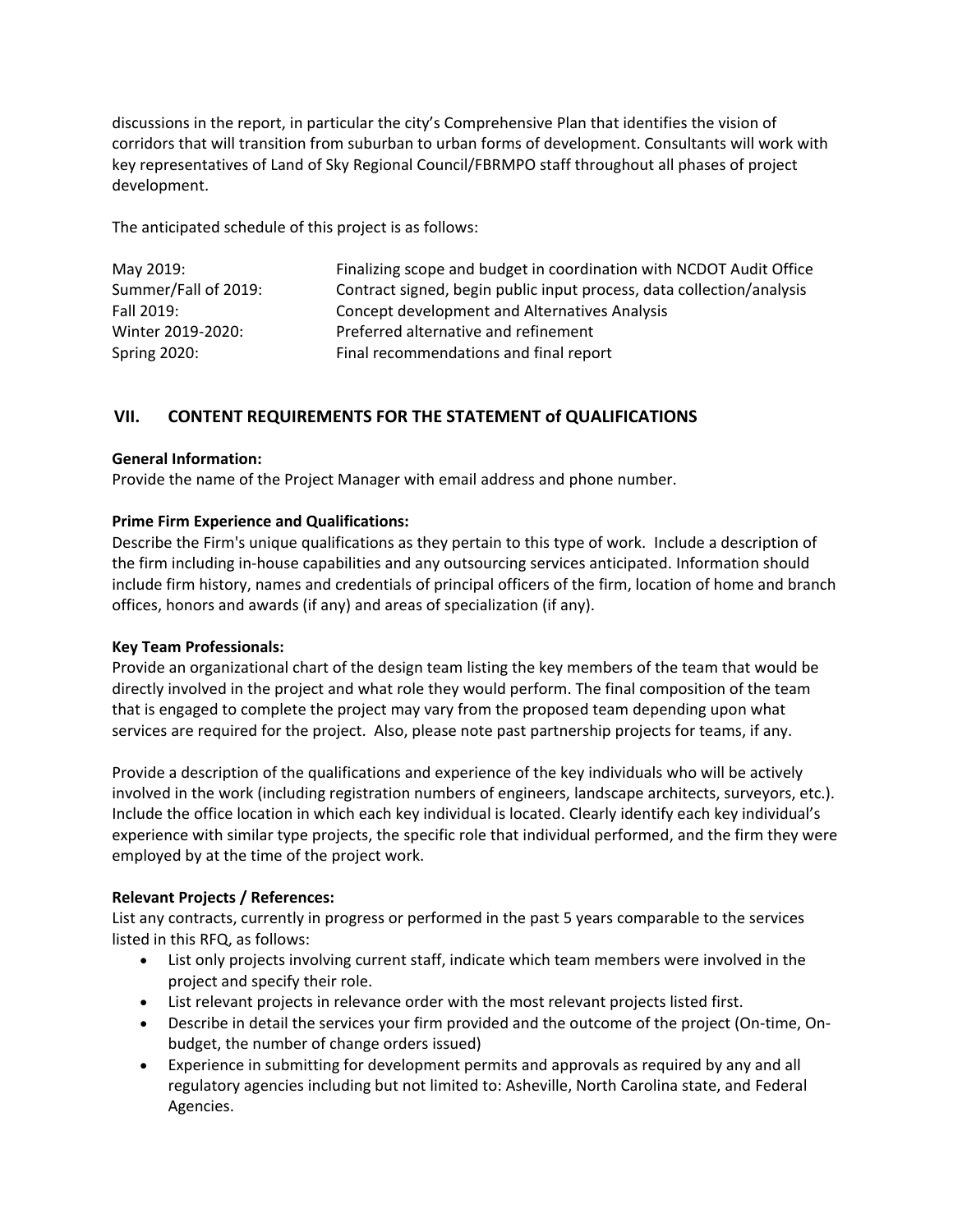Provide the client name for whom services were provided and the appropriate individual who may be contacted as a representative of each client (include phone number, email and address of contact).

## **Project Approach:**

Using the Project Description and Preliminary Scope of Work contained in this RFQ as a guide, present a proposed project approach demonstrating the unique qualifications of the team, and the team's ability to achieve the desired outcome.

#### **Examples of Previous Work:**

Provide examples of previous relevant concept design graphics & construction documents completed within the previous 5 years.

## **Federal and State Requirements:**

- Contracts funded with federal grant or loan funds must be procured in a manner that conforms with all applicable Federal laws, policies, and standards, including those under the Uniform Guidance (2 C.F.R. Part 200).
- Contracting with small and minority businesses, women's business enterprises, and labor surplus area firms as noted in 2 CFR Subpart D (200.321). (a) The non-Federal entity must take all necessary affirmative steps to assure that minority businesses, women's business enterprises, and labor surplus area firms are used when possible. (b) Affirmative steps must include : (1) Placing qualified small and minority business and women's business enterprises on solicitation lists; (2) Assuring that small and minority businesses, and women's business enterprises are solicited whenever they are potential sources; (3) Dividing total requirements, when economically feasible, into smaller tasks or quantities to permit maximum participation by small and minority businesses, and women's business enterprises; (4) Establishing delivery schedules, where the requirement permits, which encourage participation by small and minority businesses, and women's business enterprises; (5) Using the services and assistance, as appropriate, of such organizations as the Small Business Administration and the Minority Business Development Agency of the Department of Commerce; and (6) Requiring the prime contractor if subcontracts are to be let, to take the affirmative steps listed in paragraphs (1) through (5) of this section.
- Debarment and Suspension (Executive Orders 12549 and 12689)-A contract award must not be made to parties listed on the government-wide exclusions in the System for Award Management (SAM), in accordance with the OMB guidelines at 2CFR 180 that implement Executive Orders 12549 (3CFR part 1986 Compl, p. 189) and 12689 (3 CRF part 1989 Compl, p. 235), "Debarment and Suspension." SAM Exclusions contains the names of parties debarred, suspended, or otherwise excluded by agencies, as well as parties declared ineligible under statutory or regulatory authority other than Executive "Order 12549.
- Byrd Anti-Lobbying Amendment (31 U.S.C. 1352)-Contractors that apply or bid for an award exceeding \$100,000 must file the required certification. Each tier certifies to the tier above that it will not and has not used Federal appropriated funds to pay any person or organization for influencing or attempting to influence an officer or employee of any agency, a member of Congress, officer or employee of Congress, or an employee of a member of Congress in connection with obtaining any Federal contract, grant or any other award covered by 31 U.S.C. 1352. Each tier must also disclose any lobbying with non-Federal funds that takes place in connection with obtaining any Federal award. Such disclosures are forwarded from tier to tier up to the Non-Federal awards.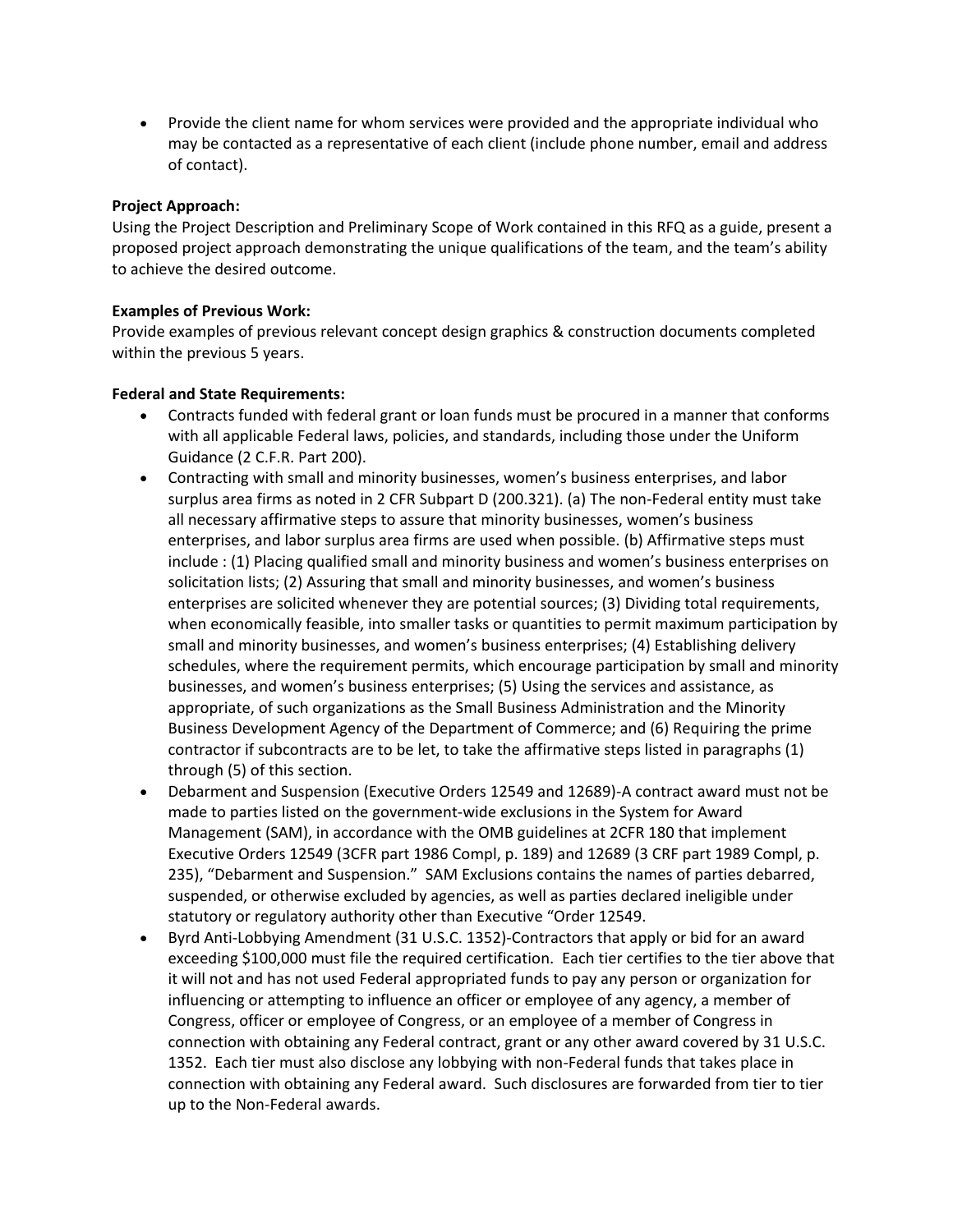- Record Retention Requirements for Contracts Paid for with Federal Funds-2 CFR §200.333. When federal funds are expended by LOSRC for any contract resulting from this procurement process, the vendor certifies that it will comply with the record retention requirements detailed in 2 CFR §200.333. The vendor further certifies that vendor will retain all records as required by 2 CFR§200.333 for a period of three years after grantees or sub grantees submit final expenditure reports or quarterly or annual financial reports, as applicable, and all other pending matters are closed.
- Any Firm under consideration must be properly registered with the Secretary of State of North Carolina, and possess appropriate professional licenses and certifications. The contract will be subject to North Carolina law.
- The selected firm must have the financial ability to undertake the work and assume the liability along with an adequate accounting system to identify costs chargeable to the project.
- The specific individuals and sub-consultants listed in the proposal and assigned to key positions shall not be removed or replaced without the prior written approval of the Council.
- Insurance: The Successful Firm (Contractor) agrees to keep and maintain for the duration of this Agreement including but not limited to commercial general liability, professional liability, auto liability, workers' compensation, employer's liability, with at least the minimum limits shown below. Contractor shall provide evidence of insurance coverage consistent with this requirement prior to contract award. The Contractor shall furnish the Council with certificates of insurance for each type of insurance described herein, with the Council listed as Certificate Holder and as an additional insured on the Contractor's general liability policy. In the event of bodily injury, property damage, or financial loss caused by the Contractor's negligent acts or omissions in connection with Contractor's services performed under this Agreement, the Contractor's Liability insurance shall be primary with respect to any other insurance which may be available to the Council, regardless of how the "Other Insurance" provisions may read. No work shall be performed until the Contractor has furnished to the Council the above referenced certificates of insurance and associated endorsements, in a form suitable to the Council.
	- o Commercial General Liability:
		- $\approx$  \$1,000,000 per occurrence Professional Liability
		- \$1,000,000 per claim-made
	- o Auto Liability:
		- \$1,000,000 combined single limit
	- o Workers' Compensation
		- **Statutory**
	- o Employer's Liability:
		- $\bullet$  \$100,000
- Indemnification: The Successful Firm (Contractor) shall indemnify, defend and hold harmless the Council and its subsidiaries, divisions, officers, directors and employees from all liability, loss, costs, claims, damages, expenses, attorney fees, judgments and awards arising or claimed to have arisen, from any injury caused by, or allegedly caused by, either in whole or in part, any act or omission of the Contractor or any employee, agent or assign of the Contractor. This provision is not applicable to any claim arising out of or related to any active or primary negligence of or by the Council, its officers or employees. Nothing herein shall be construed as a waiver on the part of the Council to any defense of any claim, including, but not limited to the defense of governmental immunity.
- Ownership of Work Products: The Council shall have exclusive ownership of all intellectual property rights in all designs, plans and specifications, documents and other work product prepared by, for, or under the direction of the selected firm pursuant to any contract under this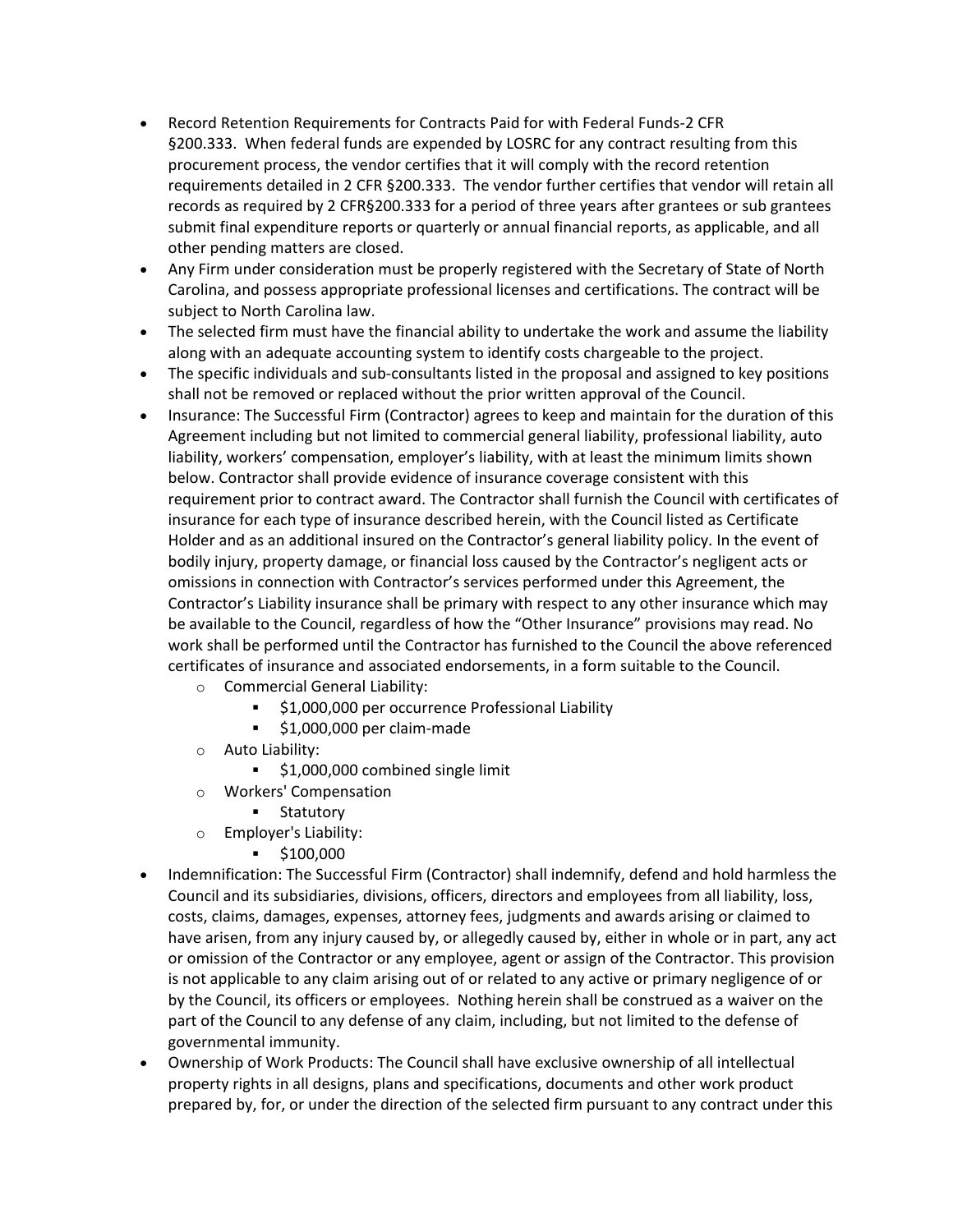RFQ (collectively, the "Intellectual Property"), including without limitation the right to copy, use, disclose, distribute, and make derivations of the Intellectual Property for any purpose or to assign such rights to any third party.

- The Intellectual Property shall be prepared in the Council's name and shall be the sole and exclusive property of the Council, whether or not the work contemplated therein is performed. The Council will grant the firm a royalty‐free, non‐exclusive license to use and copy the Intellectual Property to the extent necessary to perform the contract.
- IRAN DIVESTMENT and ISRAEL BOYCOTT: LOSRC staff are responsible for verifying that the contractor is not listed on the Iran Divestment List or the Companies Boycotting Israel Final Divestment List published by the NC State Treasurer pursuant to N.C.G.S. 147-86.60 and 147- 86.82. The Council shall not contract with any company or their affiliates listed on these divestment lists.
- E‐VERIFY EMPLOYER COMPLIANCE: The Selected Firm and their subcontractors with 25 or more employees as defined in Article 2 of Chapter 64 of the NC General Statutes must comply with E‐ Verify requirements to contract with governmental units. E‐Verify is a Federal program operated by the United States Department of Homeland Security and other federal agencies, or any successor or equivalent program used to verify the work authorization of newly hired employees pursuant to federal law. E‐verify can be accessed via this link: <http://www.uscis.gov/e>‐verify/employers
- All interested firms and subs should be prequalified with the North Carolina Department of Transportation (NCDOT) as a Private Consulting Firm. Additionally the selected firm will be required to become a Registered Vendor with NCDOT.
- As an NCDOT/FHWA funded project, the selected firm will be required to submit a detailed man-hour estimate, wage rates, overhead, cost of capital, other miscellaneous expenses, and fees in accordance with NCDOT's "Policies and Procedures for Procurement and Administration of Major Professional or Specialized Services Contracts," and other current standards. The negotiated contract will be submitted to the Office of Inspector General, Consultant Audit Unit for review prior to issuance of an NTP.

# **VIII. EVALUATION AND SELECTION PROCEDURE:**

Evaluation and selection of Qualified Firms will be based on the general criteria outlined below. A review committee will be composed of Council staff, Buncombe County staff, City of Asheville staff, NCDOT Transportation Planning Branch staff and a few additional key stakeholders that will review each proposal and rate them on a standardized form. The form may consist of the following categories:

- 1. Qualifications Of The Firm and Personnel
- 2. Relevant Experience Of The Firm and Key Members
- 3. Relevant Current/Past Projects
- 4. Project Approach in response to the RFQ, as demonstrated through a clearly defined methodology, process and timeline
- 5. Ability to meet Council requirements

Selection for each project will be with the best qualified Firm as determined solely by the Selection Committee based on the submitted statement of qualifications that is in the best interest of the Council. The Council will enter into contract negotiations with this firm, if negotiations fail, the Council will terminate such negotiations and enter into negotiations with the next best qualified Firm. The selection